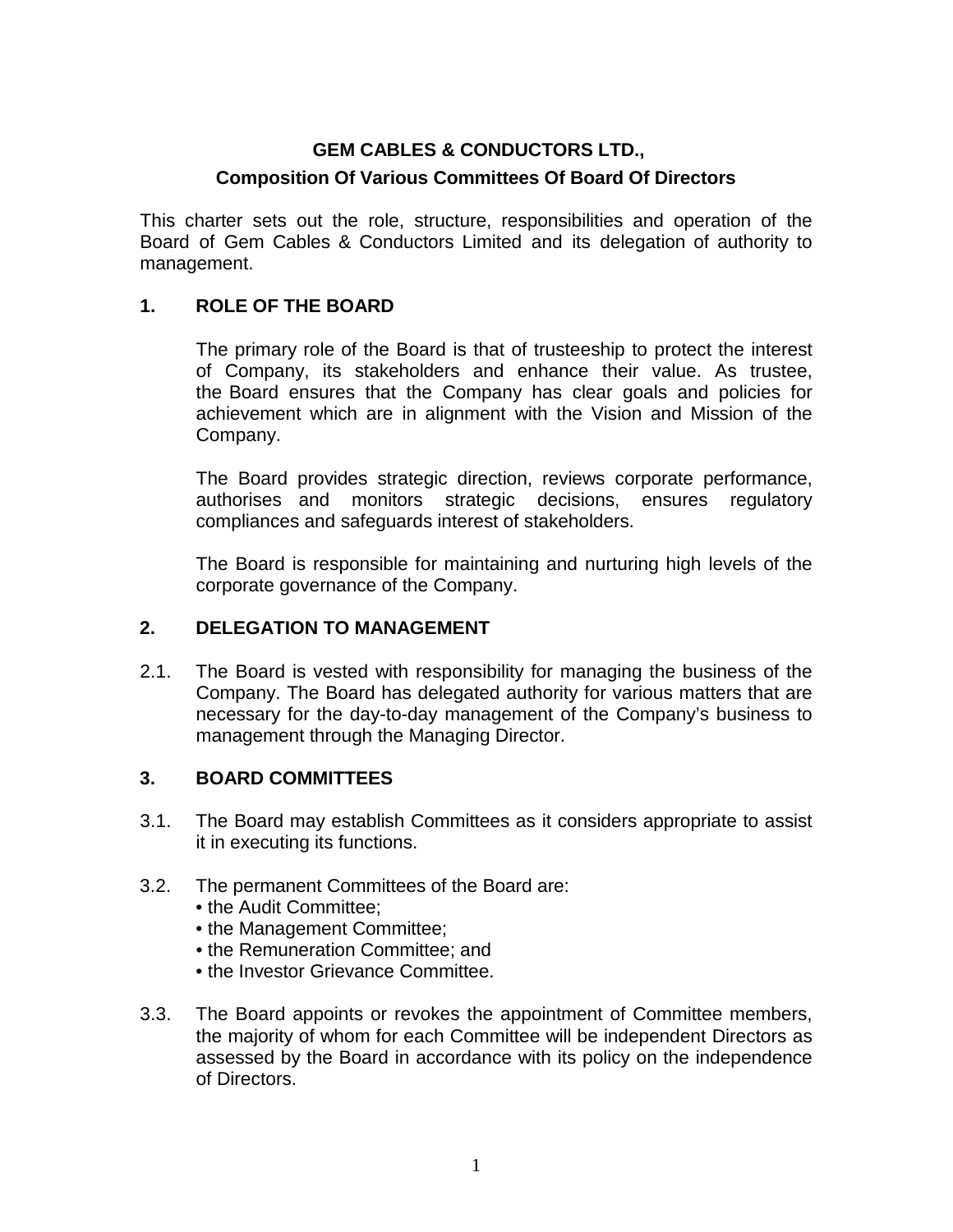- 3.4. The Board appoints the Chairman of each Committee from amongst the Committee's members. The Chairman of Audit Committee and Investor Grievance Committee will be an independent Director.
- 3.5. The Board shall review annually the composition of each Committee to ensure each Committee has an appropriate balance of experience and expertise in various functional areas.
- 3.6. The Board will adopt a charter for each Committee, setting out the terms of reference/ responsibilities delegated by the Board to the Committee and the Committee's structure and operation.
- 3.7. The role of a Committee is to operate within the terms of its charter and to take decisions and/ or make recommendations to the Board for decision.

## **4. CONDUCT**

- 4.1. In giving effect to this charter, the Board will at all times act honestly, fairly, diligently and in accordance with the Company's Constitution and the law in the interest of the Company.
- 4.2. Directors are required to comply with Board policies in relation to disclosing and managing conflicts of interest, dealing in Company's securities and other rules applicable to Directors as adopted by the Board from time to time.
- 4.3. Each Director is expected to act always in the best interest of the Company.
- 4.4. Each Director is expected to observe the highest standards of corporate governance and act in a manner consistent with the Company's Core Values and Code of Conduct.

### **5. RESPONSIBILITIES**

The Board has reserved the following responsibilities for its decision:

| <b>Stakeholders</b> | <b>Responsibility</b>                                                                                                                                                                                                                                                                                                                                                                                                                                                                |
|---------------------|--------------------------------------------------------------------------------------------------------------------------------------------------------------------------------------------------------------------------------------------------------------------------------------------------------------------------------------------------------------------------------------------------------------------------------------------------------------------------------------|
| Shareholders        | • approval of business strategy and vision in line with efforts to<br>drive shareholder value creation<br>• approval of business plans, assuring that sufficient resources<br>are available to implement strategy and monitoring of the<br>implementation of strategy<br>• approval and monitoring of major investments or divestitures<br>and strategic commitments<br>• determination of capital structure and dividend policy<br>• approval and monitoring of financial reporting |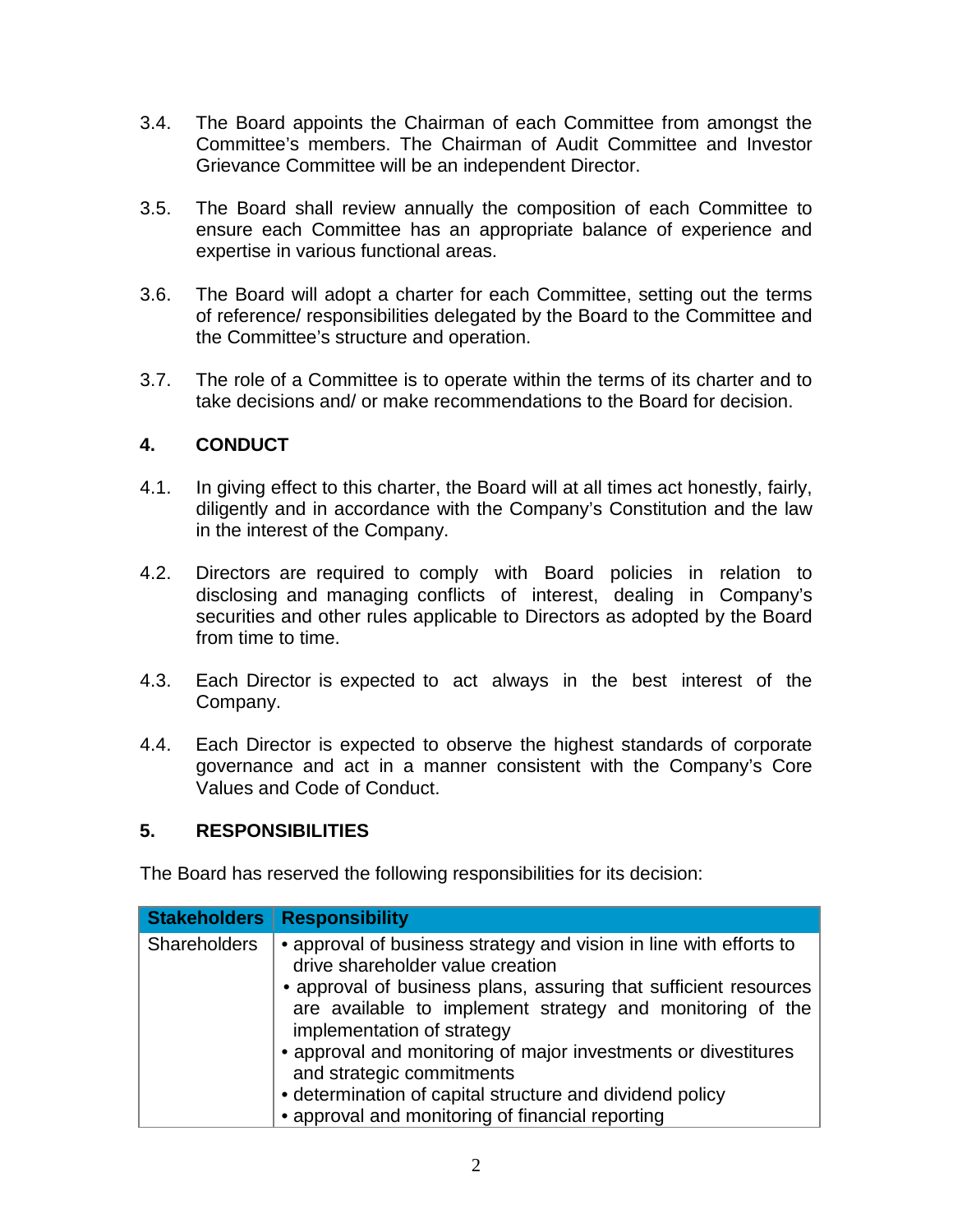|                  | • oversight of risk management, internal control and compliance<br>systems<br>appointment or removal of external auditors, and<br>$\bullet$<br>determination<br>of<br>the remuneration<br>and<br>terms<br>οf<br>appointment of the auditors<br>• appointment of Directors<br>• overseeing of shareholder reporting and communications                                                                                                                                                       |
|------------------|---------------------------------------------------------------------------------------------------------------------------------------------------------------------------------------------------------------------------------------------------------------------------------------------------------------------------------------------------------------------------------------------------------------------------------------------------------------------------------------------|
| <b>Customers</b> | • benchmarking the delivery of value to customers, clients and<br>partners                                                                                                                                                                                                                                                                                                                                                                                                                  |
| Associates       | reinforcement of culture, core values<br>$\bullet$<br>approval of superannuation, pension plans and employee<br>$\bullet$<br>stock options,<br>review of Executive Management Team performance and<br>$\bullet$<br>results<br>• review and approval of Executive Management Team<br>contractual arrangements, remuneration and benefits<br>oversight of succession planning for the Executive<br>$\bullet$<br>Management Team and such other executives<br>as<br>the<br>Board may determine |
| Community        | Drive the CSR initiative forward<br>$\bullet$<br>oversight of the management of social, economic and<br>٠<br>environmental concerns consistent with the delivery of<br>sustainable outcomes for stakeholders<br>reinforcement of reputation, brand and community relations<br>$\bullet$                                                                                                                                                                                                     |
| <b>Directors</b> | review of the size and composition of the Board<br>$\bullet$<br>• Managing Director and other Executive Director's selection<br>or removal and oversight of succession planning<br>• review of Board performance                                                                                                                                                                                                                                                                            |

# **6. COMPOSITION AND STRUCTURE**

6.1. The Board will be constituted in accordance with the Company's Constitution and other applicable laws. The composition of the Board will be in conformity with the provisions of Companies Act, 1956, Listing Agreement, other applicable laws and agreements entered into with investors.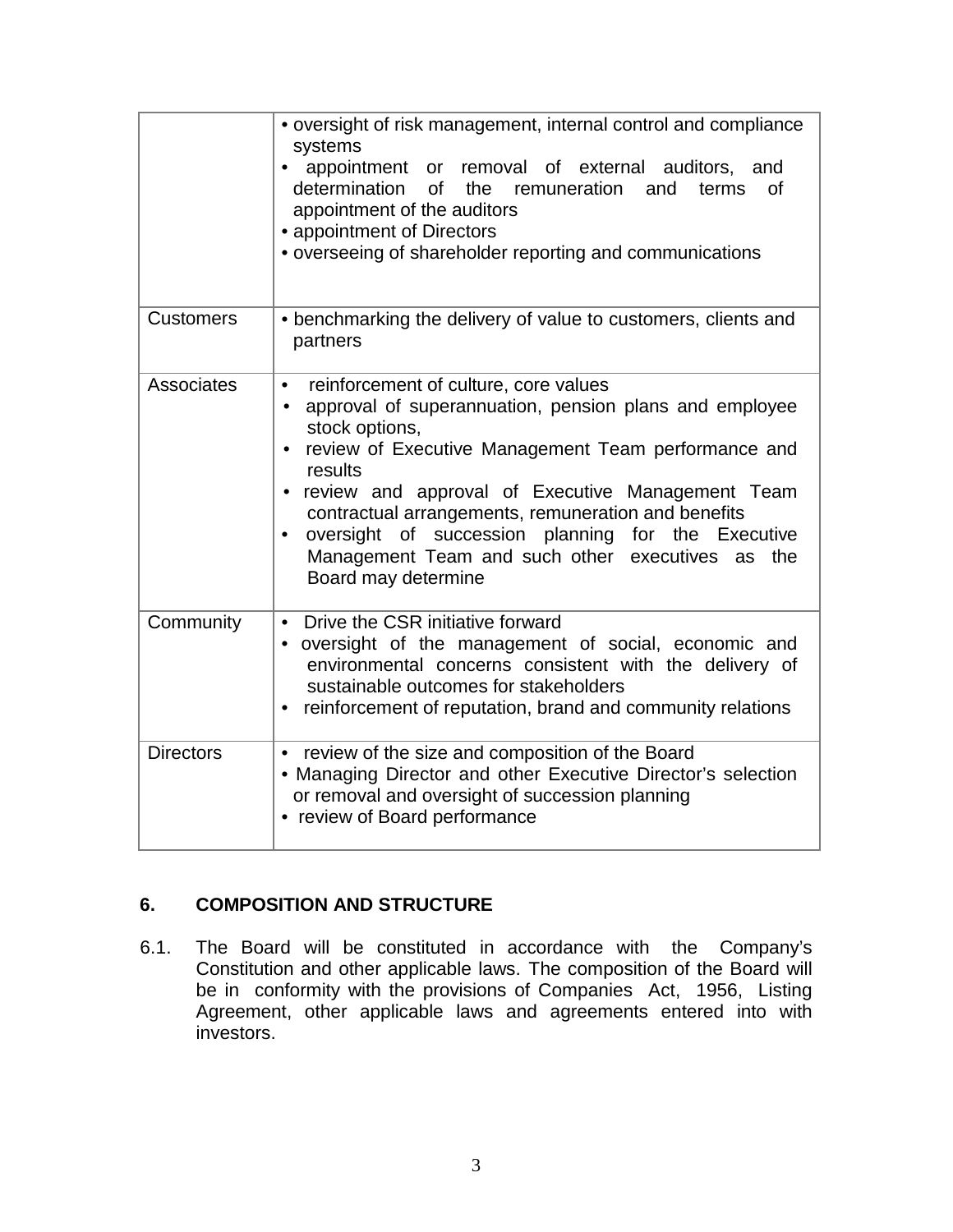## **7. INDUCTION, CONTINUING EDUCATION AND ACCESS TO INFORMATION**

- 7.1. Appointed Directors shall be provided with a letter of appointment which sets out their rights, duties and responsibilities.
- 7.2. Directors shall participate in an induction programme involving comprehensive briefings from management on the Company's businesses and key issues and site visits.
- 7.3. Business briefings will be provided to Directors at each Board meeting. In addition, each Director shall participate in continuing education addition, each Director shall participate in continuing education programmes conducted for Directors, on matters relevant to their role as Directors and key business and industry developments.
- 7.4. All Directors will have access to Company information and members of management shall furnish information or briefings on specific matters as requested.

## **8. ACCESS TO INDEPENDENT ADVICE**

Directors shall be provided information sought, by the Secretary from time to time.

Directors shall also direct the Secretary to obtain information/confirmation from departments, specialized agency or experts in the field.

Directors may also seek information or clarification on matters from person of their choice subject to maintenance of confidentiality of the matters.

### **9. CHAIRMAN**

- 9.1. The Directors will appoint a Director amongst themselves as Chairman of the Board.
- 9.2. Where the Chairman is absent from a Board meeting, a Chairman for the meeting will be appointed by the present members of the Board.
- 9.3. The principal role of the Chairman is to provide leadership to the Board and ensure that the Board works effectively and discharges its responsibilities.